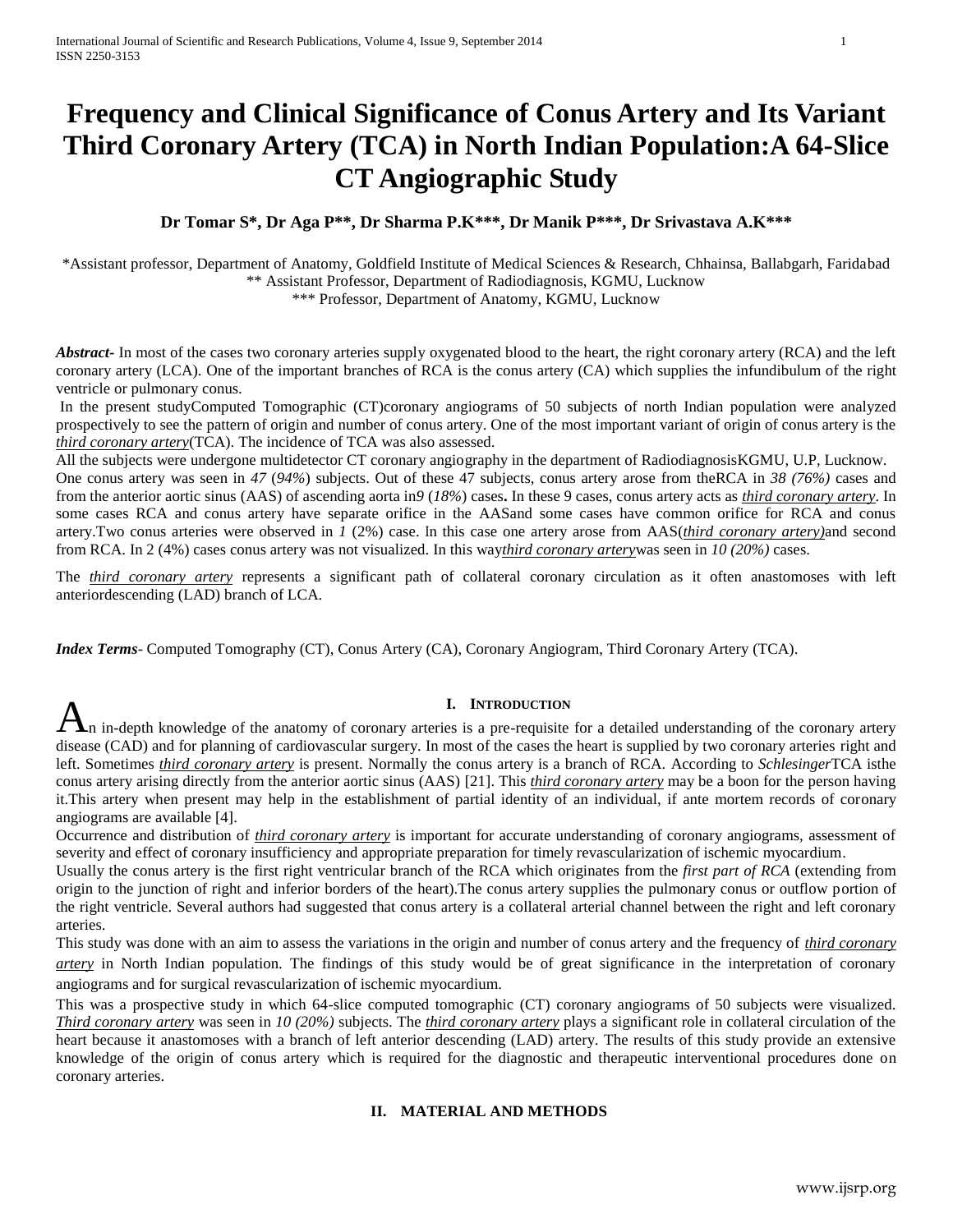CT coronary angiograms of 50 subjects of both sex and different age groups [32 males (14-75 years), 18 females (12-70 years); mean age  $51.36 \pm 14.07$  years, age range 12-75 years] were analyzed.

#### **Scan protocoland image reconstruction**

 Coronary Angiography (CA) was performed in all subjects using a 64-Slice Multidetector Computed Tomographic (MDCT) scanner (BRILLIANS<sup>TM</sup>CT, Version 2.45.22042, Philips) installed in the department of Radiodiagnosis, King George Medical University (KGMU), Lucknow, Uttar Pradesh (U.P.), India. Retrospective Electrocardiographically (ECG) gated imaging was performed.

The scan field extended from the carina to the diaphragm. The imaging parameters were: **slices/detector collimation** of 64×0.625 mm, **effective temporal resolution** (with 180°algorithm) of 165 ms, **tube voltage** of 120 kV, **tube current** of 800 mA, **gantry rotation time** was 400 ms, **pitch** of 0.2, **slice thickness** of 0.90 mm and 0.45mm**reconstruction interval**, **Field of view** (FOV) was 220mm, **Isotropic voxel resolution**of0.4×0.4×0.4 mm. A single inspiratory breath-hold of approximately10-12 seconds **(scanning time)** completed the examination.

#### **Pre-procedure precautions**

- The subjects were enquired, to rule out the presence of any drug allergy to avoid the occurrence of any untoward anaphylactic reaction during the procedure.
- The subjects were advised to avoid the intake of fatty food two days prior to the procedure.
- They were advised to drink only water just prior to the procedure.
- Blood urea and creatinine levels were evaluated.

## **Procedure**

The subjects were laid supine. Their heart rate was stabilized with an oral dose of 50-100 mg Metoprolol one hour before the scan. If heart rate was not stabilized with an oral dose, then intravenous (IV) Metoprolol was given. Electrocardiogram (ECG) and pulse rate were monitored half an hour prior to the procedure. The subjects were counseled to reduce their anxiety.

The subjects were connected to a cardiac monitor. For venous access, an upper extremity vein (antecubital vein) and a 20-gauge intravenous canula was used. 80-85 ml of non-ionic contrast Iohexol (Omnipaque, GE, GE Healthcare Ireland, Cork) containing iodine concentration of 350 mgI/ml, injected with a flow rate of 5.5ml/sec, followed by a 20 ml saline flush at a rate of 4ml/sec with a pressure injector (PSI-325). The scan timing was determined with automated bolus tracking technique by placing the region of interest over mid ascending aorta and setting the trigger threshold to 180 Hounsfield (Hu). The subjects were asked to lie still on the "scanning bed" for a period of 5-10 minutes. The instruction was given to the subjects to maintain an inspiratory breath hold during which CT data and ECG tracings were taken. Computed Tomographic Coronary Angiography (CTCA) was performed 5 seconds after aortic peak density. Scanning coverage was from the level of carina to the diaphragm. Raw spiral CT data of coronary arteries were reconstructed in various phases of cardiac cycle on a work station (Brilliance 64 version 4.5) to obtain images with the highest quality (without motion artefact). This work station enabled generation of the images of coronary arteries in the standard and in various other anatomical planes. Reconstruction performed at 75% of R-R interval was found to be optimal for image analysis in most of the subjects. In some, if heart rate could not be stabilized properly, then reconstructions were performed at 45% of R-R interval. The reconstructed images were interpreted with the help of a cardiac radiologist. Subjects with previous bypass surgery and also those with suboptimal study due to breath hold artefacts were excluded.

All images were reviewed first in axial projection and then with post processing tools such as Multiplanar Reconstruction (MPR), Curved Planar Reformation (CPR), thin-slab Maximum Intensity Projection (MIP), and Volume-Rendering Technique (VRT) with transparent background display. MIPs were obtained using various thicknesses(5–30 mm). Volume-rendered imageswere also obtained using various orientations.

 The statistical analysis was performed by using software SPSS (Statistical Package for Social Sciences) version 15.0. The values were represented in Number  $(\%)$  and Mean  $\pm$  Standard Deviation (SD).

## **III. RESULTS**

In the present study, the *number* and the *origin* of conus artery were observed.

## **Variable Number and Origin of Conus Artery-**

*Oneconus artery* was seen in 47 (*94%*) subjects [29 (*90.63%*) males and 18 (*100%*) females]. (Table 1 & Bar Diagram 1).Out ofthese 47 subjects, conus artery was seen arising from the RCA in 38 (*76%*) cases (Fig.1a,b,c &d)and from the anterior aortic sinus of ascending aorta in9 (*18%*) cases(Fig.2 & Fig.3).In these 9 cases, conus artery acts as *third coronary artery*. In some cases RCA and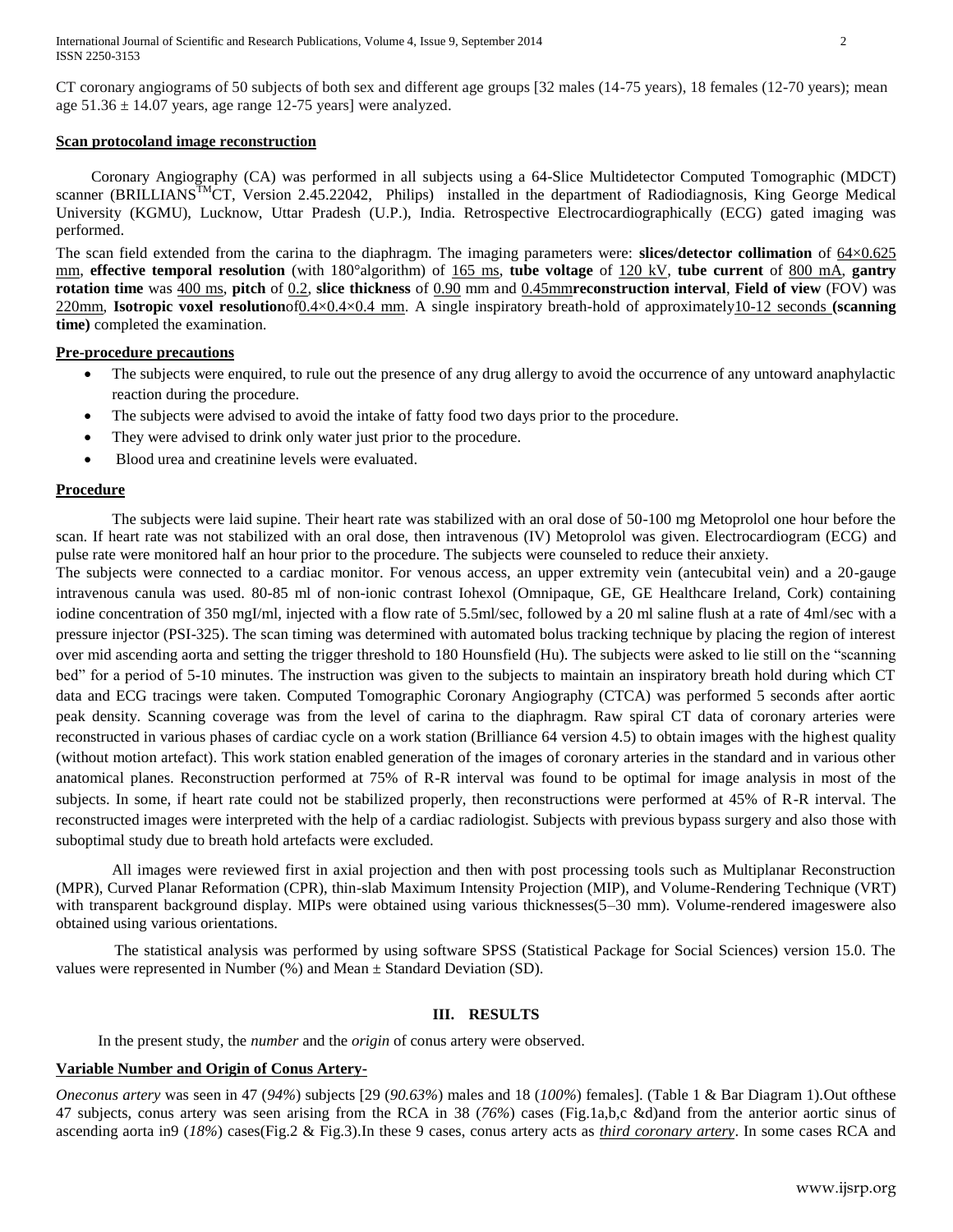conus artery have separate orifice in the AAS(Fig.2)and some cases have common orifice for RCA and conus artery (Fig.3). Among the 38 cases of origin from RCA, 23 (*71.88%*) were males and 15 (*83.33%*) were females. Among the 9 cases of origin from ascending aorta6 (*18.75%*) were males and 3 (*16.67%*) were females(Table 2 & Bar Diagram 2).

*Two conus arteries* were observed in 1 (*2%*) case [1 (*3.13%*) male] (Table 1 & Bar Diagram 1).In this case one artery arose fromAAS (*third coronary artery*) and second from RCA (Fig.4a). In 2 (4%) cases [2 (*6.25%*) males], conus artery was not visualized. (Table 1& Bar Diagram 1)(Fig.4b).

#### **IV. DISCUSSION**

Usually the first branch of right coronary artery (RCA) is the pulmonary conus artery or conus artery (CA). If the conus artery arises directly from the aorta it is named as *third coronary artery* . Incidence of this type of origination is between7%to 50%(Table- 3)[21].

Present study has revealed the incidence of *third coronary artery* (TCA) to be 20%. Other studies have reported various incidences asshown in Table- 3. The findings of present study are similar to*Udaya Sankari et al, 2011*[21] and nearer to*Pınar Kosar etal,2009*[13].

The findings of different studies mentioned in Table3 show ethnic variability and appear to support a catheter angiographic study by*Naveen Garg et al., 2000*in which they proposedthat there are geographical differences in coronary artery variations, which may have a genetic basis [11].

The conus artery supplies the pulmonary infundibulum and the supraventricular crest. It usually anastomoses with a branch from theleft coronary artery. This anastomosis lies on the distal part of the bulbous cordis (truncus arteriosus) and is known as the Vieussen'sarterial ring [25].

Collateral circulation is a key factor in the pathophysiology of Coronary Artery Disease(CAD). Symptoms and prognosis amongpatients with advanced CAD depend largely on the degree of collateral circulation [18]. The conus branch of the RCA has a specialanatomic and functional significance in the development of collaterals between the right and left coronary arterial systems. The conusartery may also arise as a separate branch from the aorta, and may not even be visualized by selective angiography due to its small sizein patients with mild disease, only manifesting itself in advanced CAD when it is recruited to provide collateral circulation to under-perfused myocardial territories [14].

*[Kurjia HZ,](http://www.ncbi.nlm.nih.gov/pubmed?term=%22Kurjia%20HZ%22%5BAuthor%5D) et al., 1986* foundectopic orifice of conus artery in AAS to be anomalous rather than ubiquitous [9]. *Sahni and Jit in 1989*reported extra openings for conus artery in 34.8% of male hearts and 27.8% of female hearts [17]. In the present study, extra orificefor conus artery in AAS was seen in 21.88% of males and 16.67% of females (Table 2).

Since the conus artery does not arise from the RCA always, the study of its origin gains importance for angiographic dye injection. Anaberrant conus artery arising separately from the aorta is particularly at risk for injury from ventriculostomy or other maneuversperformed during heart surgery [22].According to the opinion of *Edwards*and *Miyazaki* the *third coronary artery* is more frequentlyfound in adult hearts than in fetal hearts, concluding thereof that it develops only after birth[2,10] .

In 1988 a stereoscopic study of *[Miyazaki M&](http://www.ncbi.nlm.nih.gov/pubmed?term=%22Miyazaki%20M%22%5BAuthor%5D) Kato T.*suggested that the *third coronary artery* develops and contributes to thecollateral circulation after birth. They also found that pathologic hearts had a higher incidence than normal hearts but there is no relation to age and the orifice of TCA was wider in pathologic hearts than normal hearts [10].

The separate orifices for the TCA and the RCA had been explained by insufficient unification of these two vessels, during their growth towards the ascending aorta [16, 26].The branches of TCA open up in some cardiac pathology to provide collateral perfusion and they have been shown to improve with age [20]. TCA may contribute to collateral circulation to the interventricular septum (IVS) during left anterior descending (LAD) occlusions hence protecting the septum. The clinical implication of this is that diagnostic tests carried out for the LAD occlusions may fail to detect any ischemic change in this region hence giving a false better report [26].

TheTCA may extend epicardially to supply the apex of the heart. Therefore a caution should be taken during surgical procedures around the anterior wall of the RV and infundibulum since such a long TCA may present a surgical hazard [12].*Ivan Stankovic et al. (2004)* suggested that the folding of the heart results in opening of the existing peritruncal capillaries at the cono truncal circle either directly into the newly formed aorta resulting in multiple ostia or secondarily attached to the existing blood vessels surrounding the atrioventricular circle resulting in the right conus artery arising from right coronary artery [6].The knowledge of ontogeny of the right conus artery requires further detailed study in foetus.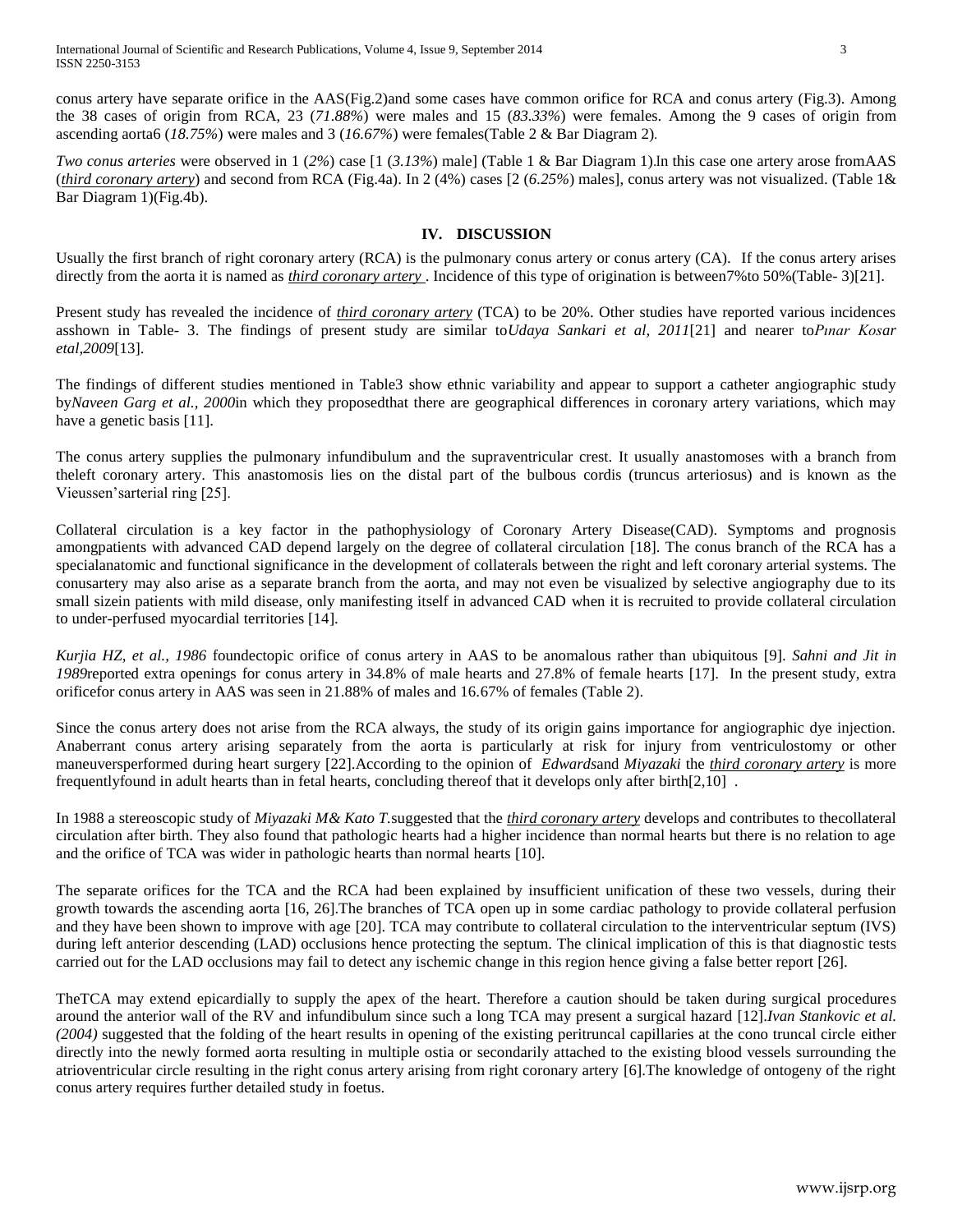## **V. CONCLUSION**

The present study adds to the growing body of data on intrapopulation frequencies of conus artery variants among North Indians and supports the contention that postpartum development may modify the pattern of coronary divergence from the aorta. As the number of Caucasian patients undergoing surgical treatment for ischemic or valvular heart disease increases, additional comparative data on racial, sexual, and ontogenetic variation of the origin and number of conus artery are required to improve the care of these patients

## **ACKNOWLEDGMENT**

I sincerely acknowledge my heartfelt gratitude to my respected teachers Dr. P.K.Sharma, Dr. Punita Manik, Dr. Pallavi Aga and Dr. Ragini Singh and other teaching staff of the department of Anatomy and department of Radiodiagnosis, KGMU, the management and Principal of Goldfield Institute of Medical Sciences and Research for their constant and kind support, valuable suggestions and encouragement to carry out this work.

 Iam grateful to the technical staff of the department of Radiodiagnosis, KGMU, Lucknow for their assistance in the procurement of digital copies of coronary angiograms analyzed in this study.

#### **REFERENCES**

[1] Almira Lujinović, Fehim Ovčina &Ademir Tursić. *Third Coronary Artery.*Bosnian Journal of Basic Medical Sciences. 2008; 8 (3): 226-229

[2]Edwards WD &Edwards JE.*Aortic origin of conus coronary artery .Evidence of postnatal coronary development*. British Heart Journal.1981; 45: 555-558.

[3] Gajbe U L, Gosavi S, Meshram S &Gajbhiye V M.*The Anomalous Origin of Multiple Coronary Ostia and Their Clinical Significance*.Journal of Clinical and Diagnostic Research.2010; Feb (4):2129-2133.

[4]Gouda Hareesh &MeshriShashidhar.*Third coronary artery – Boon or Bane*? Journal of Indian Academy of Forensic Medicine. 2009; 31(1): 971-973.

[5]Harit Desai,Richard Kovach, &Jon C. George. *Coronary Perfusion via Single Patent Conus Artery in the Presence of Severe Native Artery and Coronary Bypass Graft Disease*.Cath Lab Digest.2012; [20\(2\):](http://www.cathlabdigest.com/issue/7212) 26- 27.

[6]Ivan Stankovic &Millica Jesic.*Morphometric analysis of the conal coronary artery*.MJM. 2004;8:2-6.

[7] José A. de Agustín, Pedro Marcos-Alberca, Rosana Hernández-Antolín&Isidre Vilacosta.*Collateral Circulation From the Conus Coronary Artery to the Anterior Descending Coronary Artery: Assessment Using Multislice Coronary Computed Tomography.* Rev

Esp. Cardiol.2010; 63(3): 347-51.

[8] Kalpana R**.***A Study on Principal Branches of Coronary Arteries in Humans.*Journal of the Anatomical Society of India.2003; 52(2): 7-12.

[9]Kurjia HZ &Chaudhry MS.*Coronary artery variation in a native Iraqi population*. Catheter Cardiovascular Diagnosis. 1986; 12(6):386-90.

[10]Miyazaki M &Kato T. Third coronary artery. Its development and function. *Acta cardiol.*1988; 43(4): 449-457.

[11] [Naveen](http://www.internationaljournalofcardiology.com/article/S0167-5273(00)00243-6/abstract) Garg, [Satendra](http://www.internationaljournalofcardiology.com/article/S0167-5273(00)00243-6/abstract) Tewari, [AdityaKapoor, Deepak Kumar](http://www.internationaljournalofcardiology.com/article/S0167-5273(00)00243-6/abstract) Gupta[&Nakul](http://www.internationaljournalofcardiology.com/article/S0167-5273(00)00243-6/abstract) Sinha.*Primary congenital anomalies of the coronary arteries: coronary arteriographic study***.**International Journal of Cardiolog[y. 2000; 74\(1\)](http://www.internationaljournalofcardiology.com/issues?issue_key=S0167-5273(00)X0086-1): 39-46.

[12] Olabu B. O., Saidi H. S., Hassanali J. &Ogeng'o J. A.*Prevalence and distribution of the third coronary artery in Kenyans*. International Journal of Morphology*.*2007; *25(4)*:851-854.

[13] Pınar Koşar, Elif Ergun,Cansu Öztürk &Uğur Koşar.*Anatomic variations and anomalies of the coronary arteries: 64-slice angiographic appearance*. Journal of the Turkish Society of Radiology.2009; 5(4): 275-283.

[14] Rathor AL, Gooch AS &Maranhao V. *Survival through conus artery collateralization in severe coronary artery heart disease*. Chest 1973; 63: 840-843.

[15] Reese D. E., Mikawa T. &Bader D. M.*Development of the coronary vessel system*. Circ.Res*.* 2002; 91(9): 761-768.

[16] Ritu Mehta &Sanjeev Agrawal.*Frequency and clinical significance of the conus artery as third coronary artery on 64-slice computed tomography angiography (CTA)*.International journal of Current Research and Review. 2013; 5(12): 72-76.

[17]Sahni D &Jit I. *Origin and size of the coronary arteries in the north-west Indians*. Indian Heart J. 1989; 41(4): 221-8.

[18] Schlesinger MJ, Zoll PM &Wessler S. *The conus artery: A third coronary artery*. American Heart Journal*.*1949;38: 823-836.

[19] Susan Standring. Gray's Anatomy. The Anatomical Basis of Clinical Practice.  $40^{th}$ Ed. Churchill Livingstone, Elsevier. 2008; 978-980.

[20] Tayebjee M. H., Lip G. Y. H. &Mac Fadyen R. J.*Collateralization and response to obstruction of epicardial coronary artery*. Q. J. Med*.* 2004;*97(5)*: 259-72.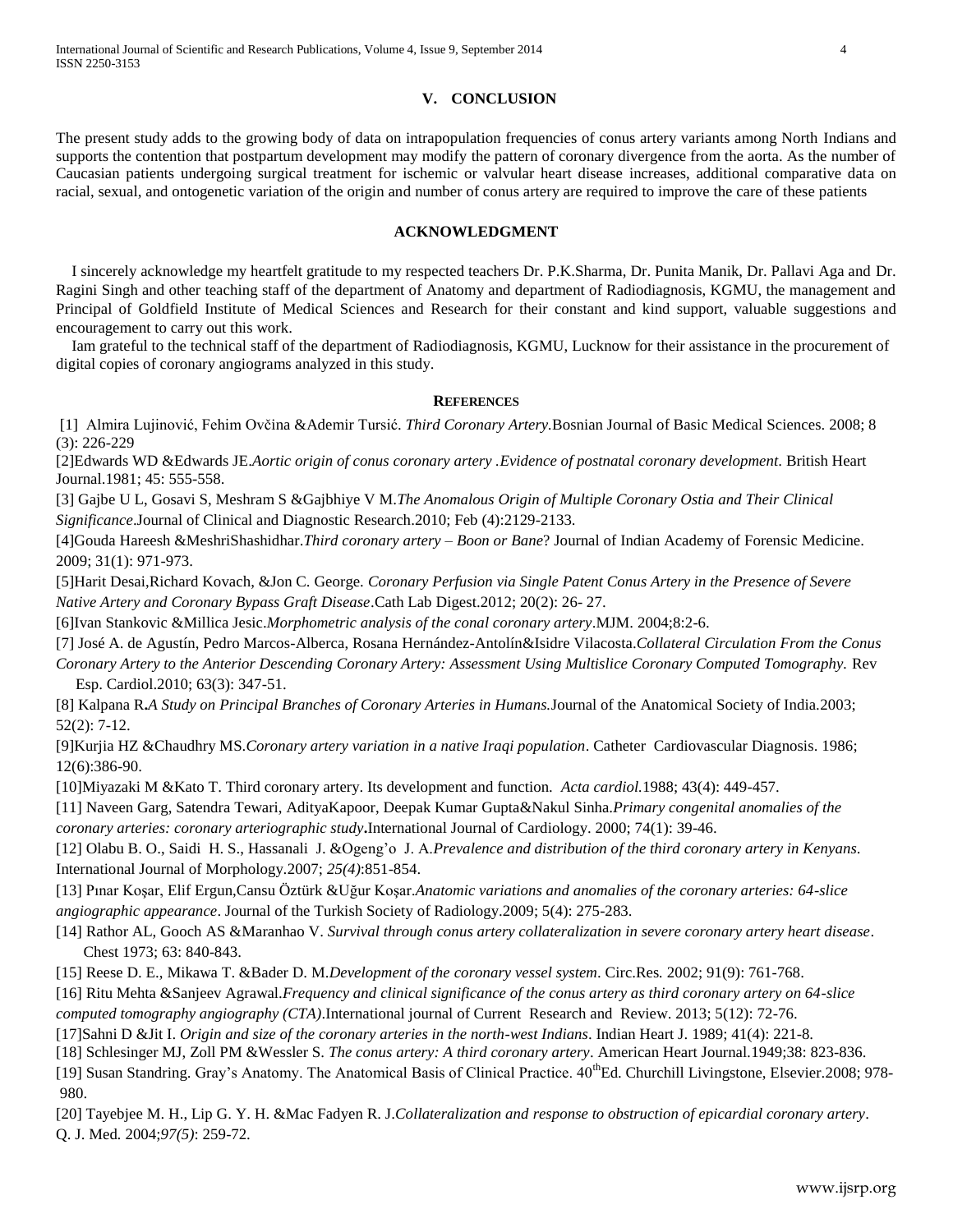[21] Udaya Sankari T, Vijaya Kumar J &Saraswathi P.*The Anatomy of Right Conus Artery and Its Clinical Significance*. Recent Research in Science and Technology. 2011; 3(10): 30-39.

[22] van Geuns RJ &Cademartiri F.*Anatomy of the coronary arteries and vein in CT imaging*. In: Schoepf UJ, ed. CT of the heart. Totowa, NJ: Humana,2005; 219–228.

[23] von Ludinghausen M. &Ohmachi N.*Right superior septal artery with "normal" right coronary and ectopic "early" aortic origin: a contribution to the vascular supply of the interventricular septum of the human heart*.Clin. Anat.2001; 14(5): 312-9.

[24] Wada A. M., Willet S. G. &Bader D.*Coronary vessel development: a unique form of vasculogenesis*. Arterioscler. Thromb. Vasc. Biol. 2003;23(12): 2138-45.

[25] Yamagishi M, Haze K, Tamai J, Fukami K, et al. *Visualization of isolated conus artery as a major collateral pathway in patients with total left anterior descending artery occlusion*. Cathet Cardiovasc Diagn 1988;15(2):95-98.

[26] Zafrir B., Zafrir N., Gal T. B., Adler Y., Iakobishvili Z. &Rahman M. A.*Correlation between ST elevation and Q waves on the predischarge electrocardiogram and the extent and location of MIBI perfusion defects in anterior myocardial infarction*. Ann. Noninvasive Electrocardiol, 2004;9(2): 101-12.

## AUTHORS

**First Author** – Dr Tomar Sushma, Assistant Professor, Department of Anatomy, Goldfield Institute of Medical Sciences & Research, Chhainsa, Ballabgarh, Faridabad.

**Second Author** –Dr Aga P, Assistant Professor, Department of Radiodiagnosis, KGMU, Lucknow.

**Third Author** –Dr Sharma PK, Professor, Department of Anatomy,KGMU, Lucknow.

**Fourth Author** – Dr Manik P, Professor, Department of Anatomy, KGMU, Lucknow.

**Fifth Author** –Dr Srivastava A.K, Professor and Head, Department of Anatomy, KGMU, Lucknow.

**Correspondence Author** –Dr Tomar Sushma

Email - drsushmatomar@gmail.com, Mobile no. – 9899508173, 9813299223.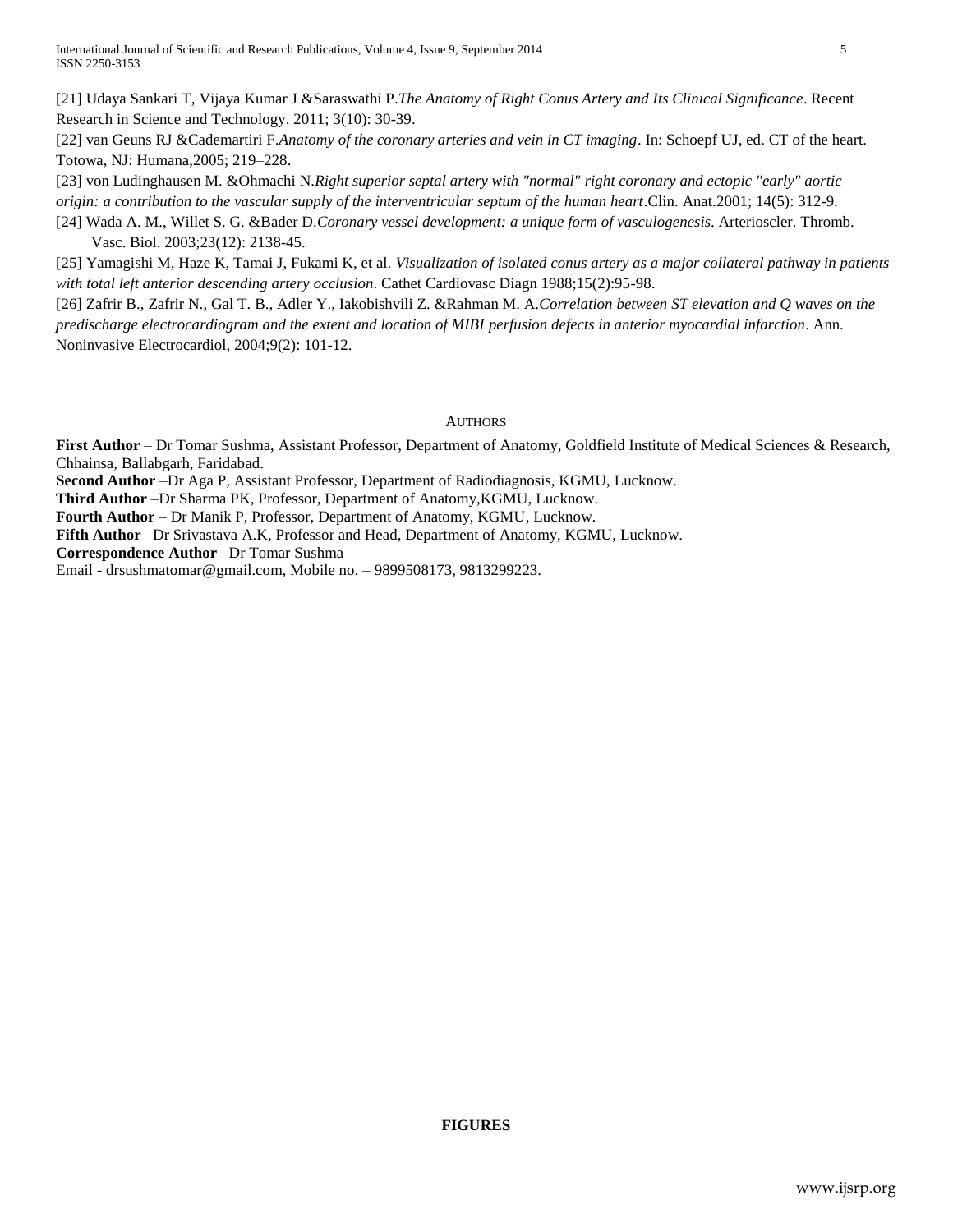International Journal of Scientific and Research Publications, Volume 4, Issue 9, September 2014 6 ISSN 2250-3153



**Fig.1-MDCTA images** showing**single conus artery***(arrow)*arising from **RCA** (*outlined arrow*). **(a)-***3D VR image*, **(b)-** Axial *MIP image*, **(c & d)-***CT globe. Image (***d)***is* showing**single conus artery**arising froman anomalous **RCA. Ao**- *Aorta,* **LA-***Left Atrium*, **RA-** *Right Atrium*,**LV-***Left Ve*n*tricle.* **RV-** *Right Ve*n*tricle.*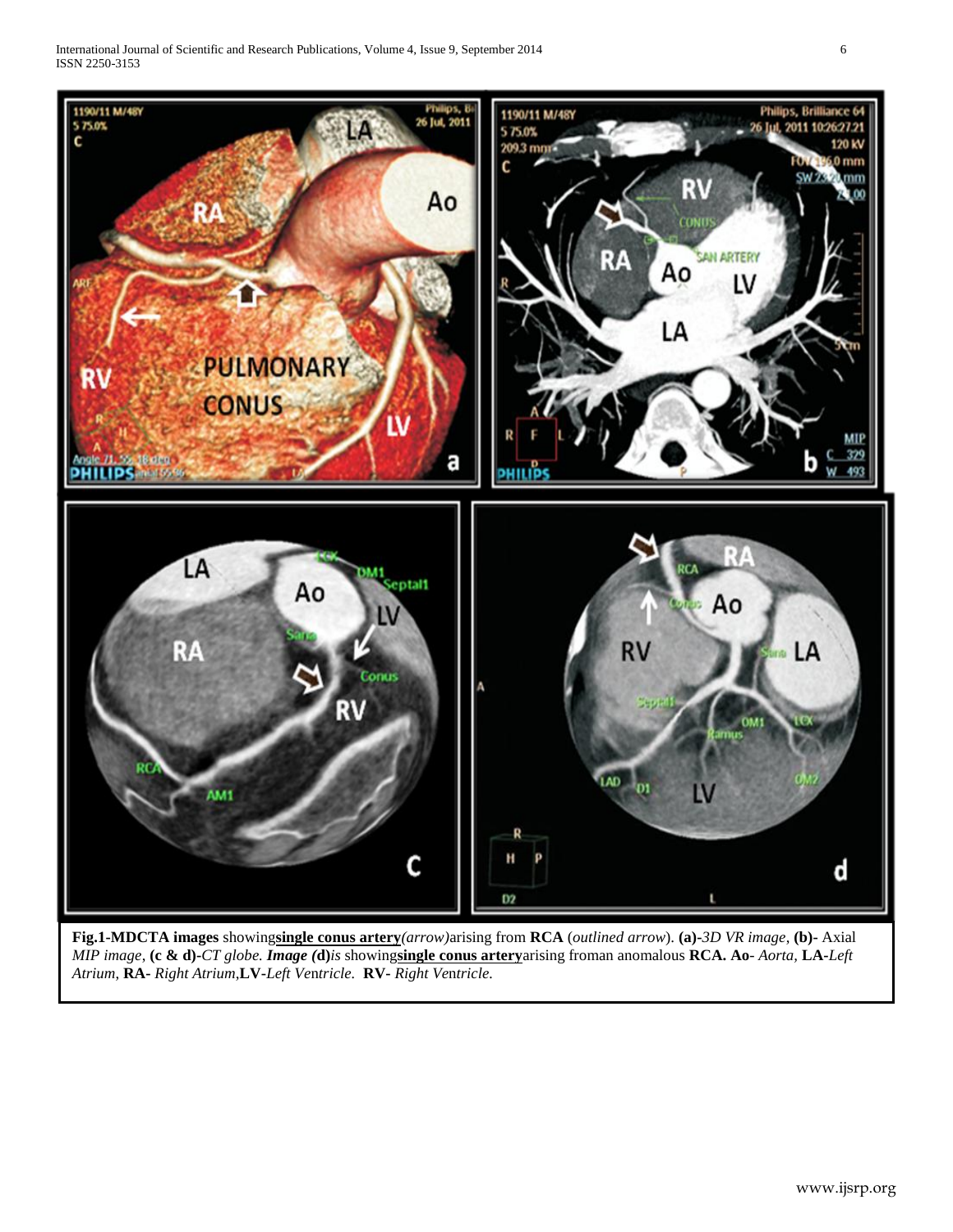

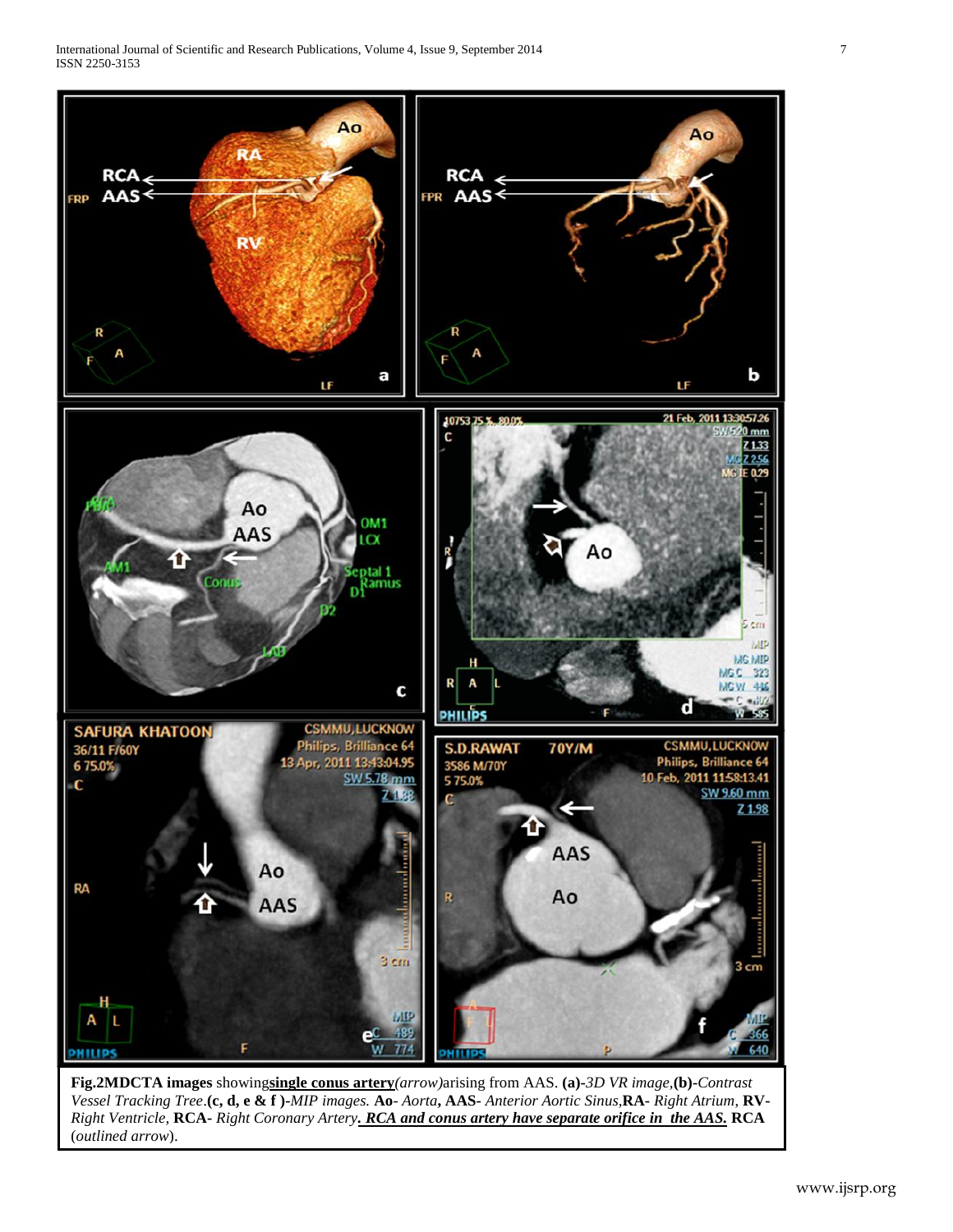

**Fig.4- MIP images** showing **(a)-two conus arteries,** conus 1 is arising from AAS and conus 2 from RCA**, (b)- no conus artery.Ao**- *Aorta,* **LA-***Left Atrium*, **RA-** *Right Atrium*,**LV-***Left Ve*n*tricle***RV-** *Right Ve*n*tricle,.* **RCA (***outlinedarrow).*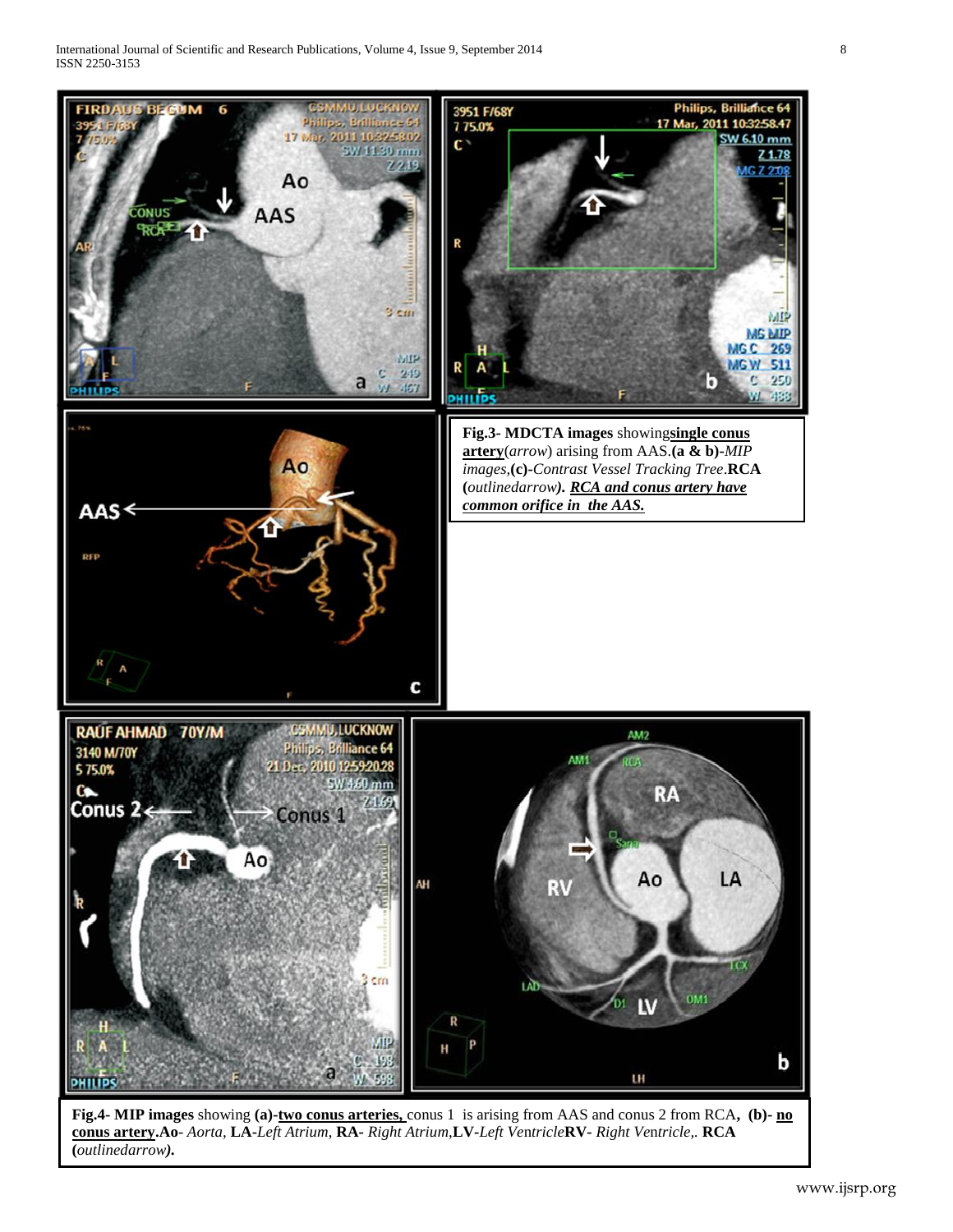## **BAR DIAGRAMS**



**Bar Diag. 1-**Gender wise distribution of number of conus artery

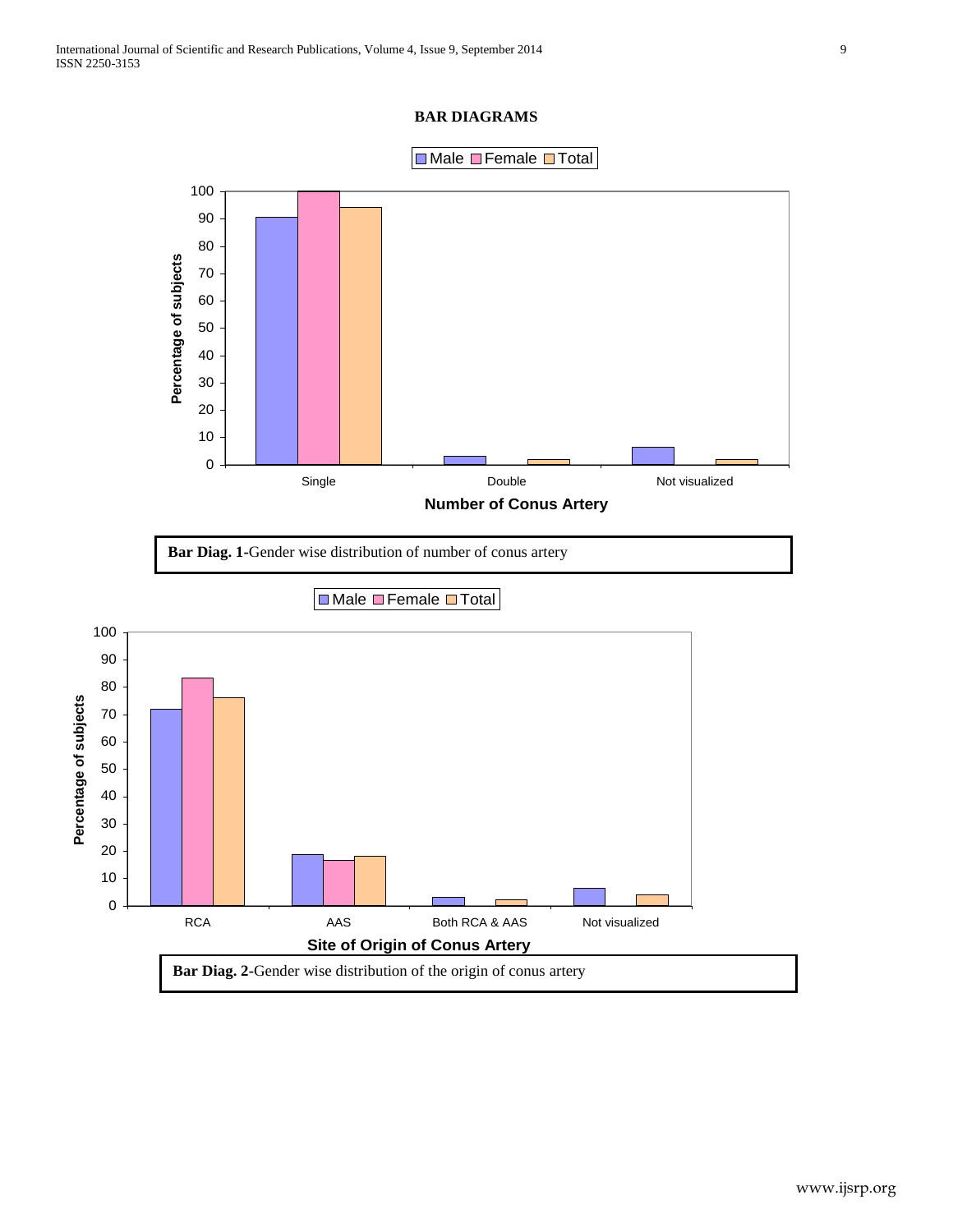## **TABLES**

# **Table- 1**

## *Gender wise distribution of number of conus artery*

| <b>Conus artery</b> | $Male(n=32)$ | $Female(n=18)$ | $Total(n=50)$ |
|---------------------|--------------|----------------|---------------|
| Single              | 29(90.63)    | 18(100)        | 47 (94%)      |
| Double              | 1(3.13)      | 0              | $1(2\%)$      |
| Not visualized      | 2(6.25)      | 0              | 2(4%)         |

*Figures in parentheses represent percentage.*

 $\chi^2$  = 1.795; p=0.407

## **Table-2**

## *Gender wise distribution of the origin of conus artery*

| Site of origin of Conus artery | Males $(n=32)$ | Females $(n=18)$ | Total $(n=48)$ | $\chi^2$ | 'p' value |
|--------------------------------|----------------|------------------|----------------|----------|-----------|
| <b>RCA</b>                     | 23(71.88)      | 15(83.33)        | 38(76)         | 0.829    | 0.362     |
| AAS                            | 6(18.75)       | 3(16.67)         | 9(18)          | 0.338    | 0.854     |
| Both RCA & AAS                 | 1(3.13)        |                  | 1(2)           | 0.573    | 0.448     |
| Not visualized                 | 2(6.25)        |                  | 2(4)           | 0.172    | 0.279     |

*Figures in parentheses represent percentage.* 

 $\chi^2$  = 1.914; p=0.590

## **Table - 3**

## *Prevalence of the TCA in various populations*

| Authors and year of study              | Type of study                              | Population        | <b>Incidence</b> |
|----------------------------------------|--------------------------------------------|-------------------|------------------|
| <b>Blake</b> , 1964                    |                                            |                   | 23.5%            |
| Kurjia et al., 1986                    | Dissection                                 | Iraqi             | 8%               |
| Miyazaki M. & Kato M., 1988            | Dissection                                 | Japanese          | 36.8%            |
| Turner & Navaratnam, 1996              | Dissection                                 | English           | 15.8%            |
| von Ludinghausen M. & Ohmachi N., 2001 | Dissection                                 | German            | 7.1%             |
| Regi                                   |                                            |                   | 33.8%            |
| Kalpana R., 2003                       | Dissection                                 | Indian            | 24%              |
| Ivan Stankovic & Millica Jesic, 2004   | Dissection                                 | <b>Bulgarians</b> | 34.8%            |
| Koerig, 2006                           |                                            |                   | 50%              |
| Almira Lujinovićet al., 2008           | <b>Dissection</b>                          | <b>Bosnian</b>    | 32%              |
| Olabu B. O. et al., 2008.              | Dissection                                 | Kenyans           | 35.1%            |
| Standring S, et al, 2008.              |                                            |                   | 36%              |
| Pinar Koşar et al, 2009                | 64-slice CT coronary<br>angiographic study | Turkish           | 22%              |